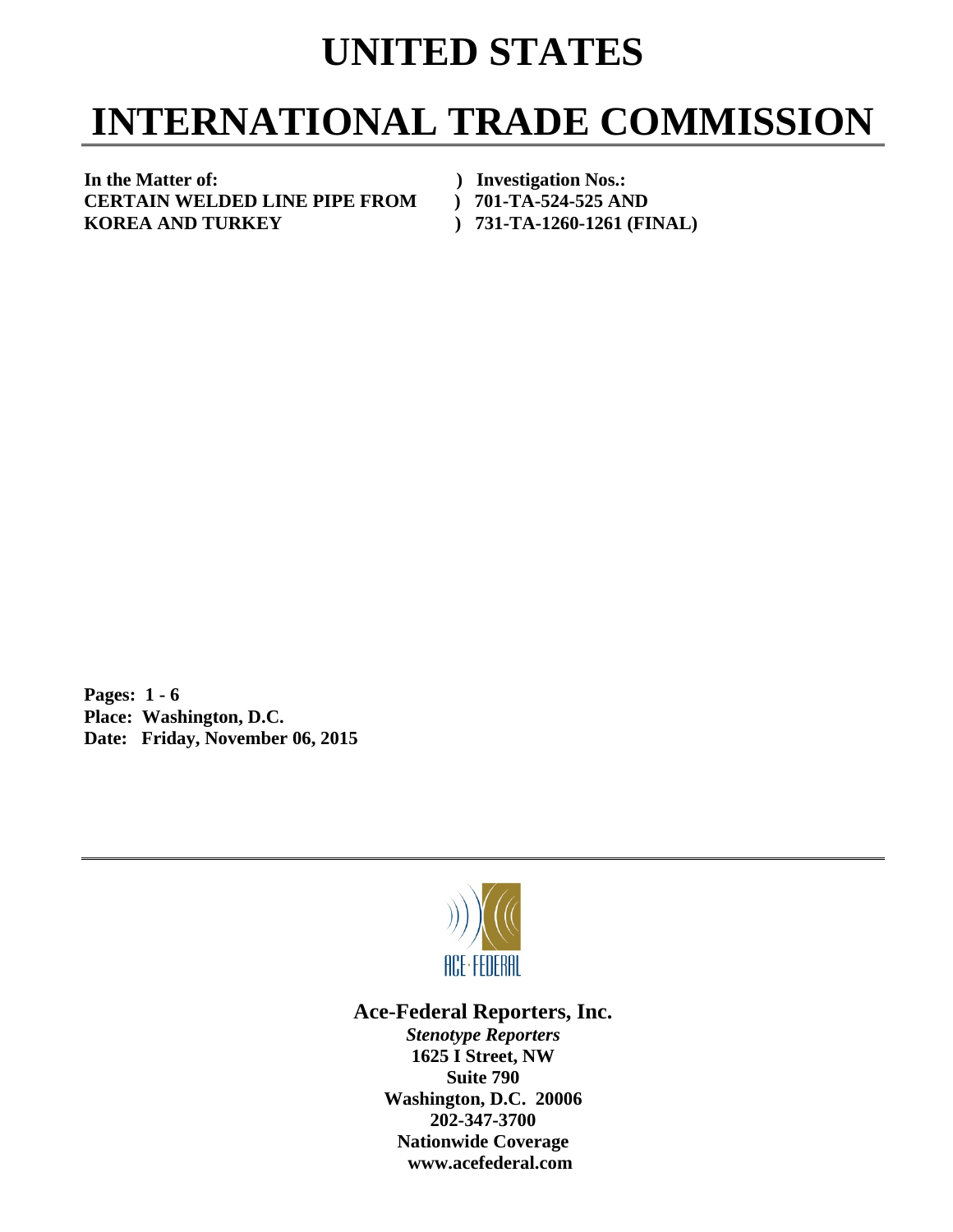1 THE UNITED STATES INTERNATIONAL TRADE COMMISSION 2 3 In the Matter of: (a) Investigation Nos.: 4 ) 701-TA-525 and 731-TA-1260-1261 5 CERTAIN WELDED ) (FINAL) 6 LINE PIPE FROM ) 7 KOREA AND TURKEY ) 8 Friday, November 6, 2015 9 Main Hearing Room (Room 101) 10 U.S. International 11 Trade Commission 12 500 E Street, S.W. 13 Washington, D.C. 14 The meeting, commenced, pursuant 15 to notice, at 11:00 a.m., before the Commissioners of the 16 United States International Trade Commission, the Honorable 17 Meredith M. Broadbent, presiding. 18 19 20 21 22 23 24 25

> Ace‐Federal Reporters, Inc. 202‐347‐3700

 $1$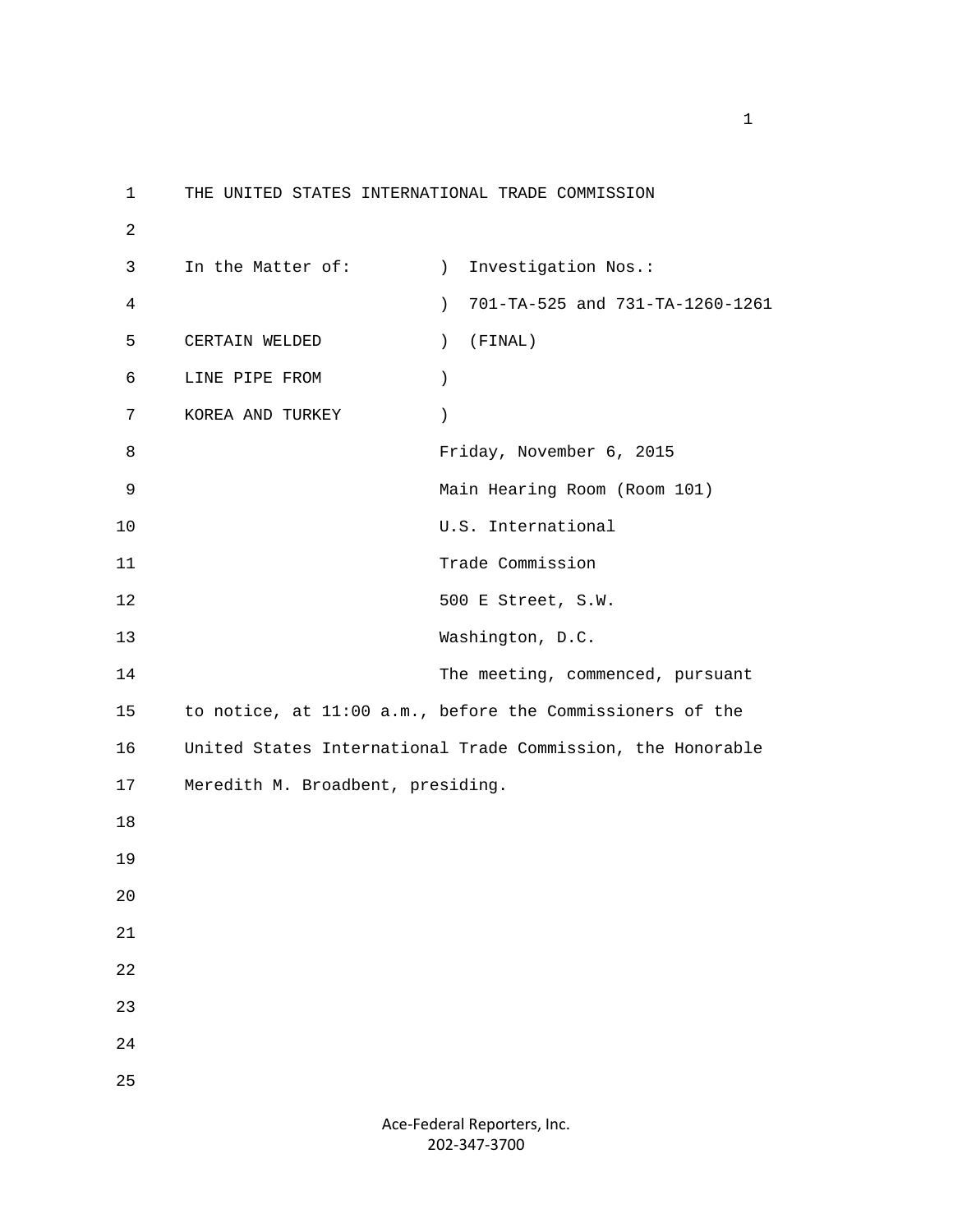## 1 APPEARANCES:

| 2  | On behalf of the International Trade Commission: |
|----|--------------------------------------------------|
| 3  | Commissioners:                                   |
| 4  | MEREDITH M. BROADBENT, CHAIRMAN                  |
| 5  | DEAN A. PINKERT, VICE CHAIRMAN                   |
| 6  | IRVING A. WILLIAMSON, COMMISSIONER               |
| 7  | DAVID S. JOHANSON, COMMISSIONER                  |
| 8  | F. SCOTT KIEFF, COMMISSIONER                     |
| 9  | RHONDA K. SCHMIDTLEIN, COMMISSIONER              |
| 10 |                                                  |
| 11 |                                                  |
| 12 | Staff:                                           |
| 13 | ANGELA NEWELL, INVESTIGATOR                      |
| 14 | JENNIFER PUGLIESE, INTERNATIONAL TRADE ANALYST   |
| 15 | CINDY COHEN, INTERNATIONAL ECONOMIST             |
| 16 | MARY KLIR, ACCUNTANT-AUDITOR                     |
| 17 | PATRICK GALLAGHER, ATTORNEY-ADVISOR              |
| 18 | DOUGLAS CORKRAN, SUPERVISORY INVESTIGATOR        |
| 19 | SHARON BELLAMY, PROGRAM SUPPORT SPECIALIST       |
| 20 | SONIA PARVEEN, STUDENT INTERN                    |
| 21 |                                                  |
| 22 |                                                  |
| 23 |                                                  |
| 24 |                                                  |
| 25 |                                                  |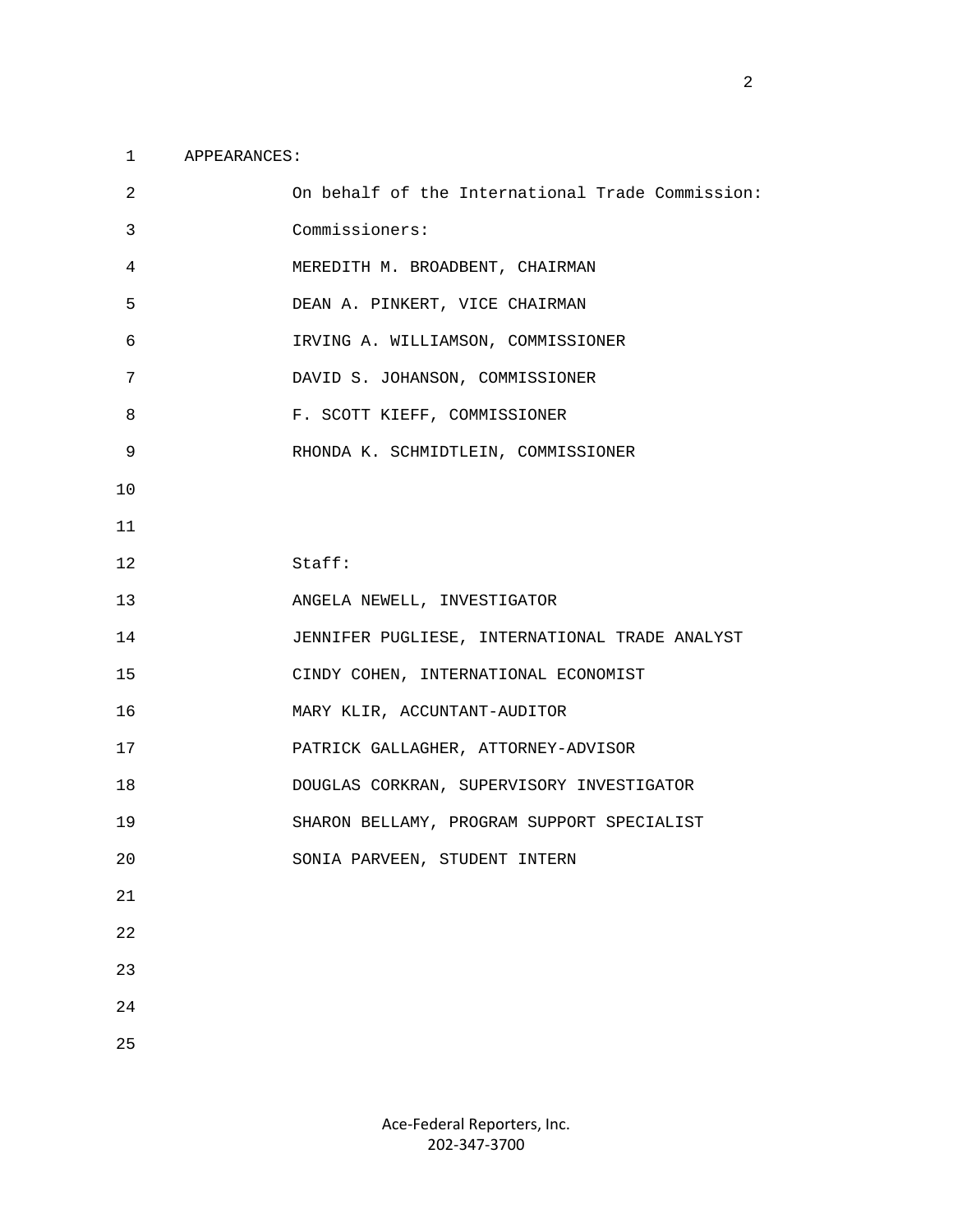1 P R O C E E D I N G S 2 (11:01 a.m.) 3 CHAIR BROADBENT: Good morning. This meeting of 4 the U.S. International Trade Commission will now come to 5 order. 6 I understand that there are no agendas for future 7 meetings or outstanding action jackets to consider. 8 Is there any objection to approval of the minutes 9 of October 6, 14, 20, 22 from 2015 or to ratification list 10 15-011? 11 (No response.) 12 CHAIR BROADBENT: Hearing no objection, they are 13 approved. 14 Next we turn to the vote on Investigation Nos. 15 701-525 and 731-1260 to 1261, The Final on Certain Welded 16 Line Pipe from Korea and Turkey. 17 Welcome to Mr. Corkran and to the staff who 18 participated in these investigations. 19 Are there any questions for the staff? 20 (No response.) 21 CHAIRMAN BROADBENT: Are there any additions or 22 corrections to the staff report? 23 MR. CORKRAN: Douglas Corkran, Office of 24 Investigations. Thank you, Madam Chairman. Staff proposes 25 that the staff report be revised in accordance with

> Ace‐Federal Reporters, Inc. 202‐347‐3700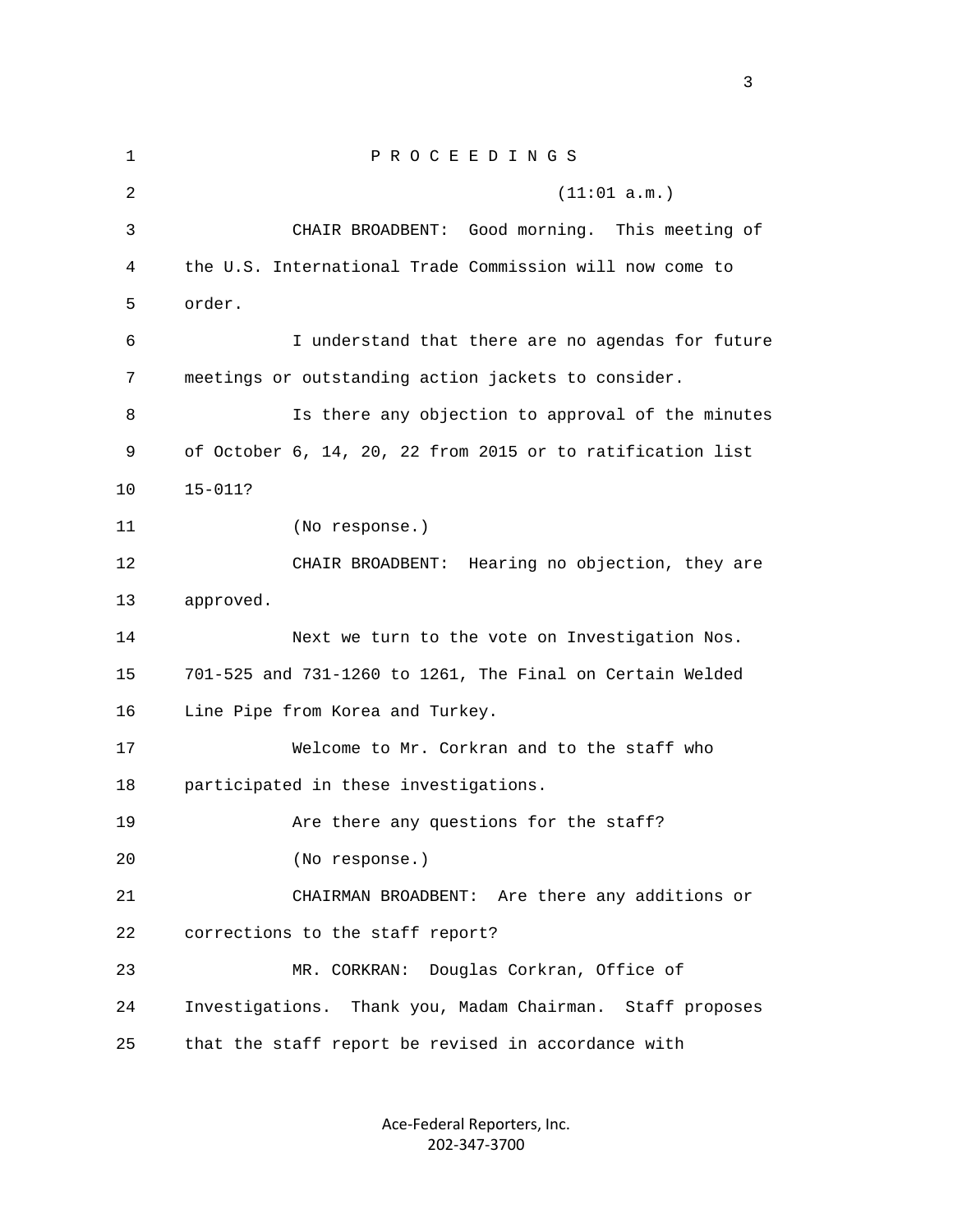1 memorandum INVNN081 dated October 29th, 2015. Staff has no 2 further revisions. 3 CHAIRMAN BROADBENT: Thank you, Mr. Corkran. 4 Is there any objection to approval of the staff 5 report as revised? 6 (No response.) 7 CHAIRMAN BROADBENT: Hearing none it is approved. 8 Madam Secretary, will you please call the roll? 9 MS. BELLAMY: Commissioner Broadbent? 10 COMMISSIONER BROADBENT: I vote in the 11 affirmative. 12 MS. BELLAMY: Commissioner Kieff? 13 COMMISSIONER KIEFF: I vote in the affirmative. 14 MS. BELLAMY: Commissioner Williamson? 15 COMMISSIONER WILLIAMSON: I vote in the 16 affirmative. 17 MS. BELLAMY: Commission Schmidtlein? 18 COMMISSIONER SCHMIDTLEIN: I vote in the 19 affirmative. 20 MS. BELLAMY: Commissioner Johanson? 21 COMMISSIONER JOHANSON: I vote in the 22 affirmative. 23 MS. BELLAMY: Commissioner Pinkert? 24 COMMISSIONER PINKERT: I vote in the affirmative. 25 MS. BELLAMY: Madam Chairman, the Commission has

> Ace‐Federal Reporters, Inc. 202‐347‐3700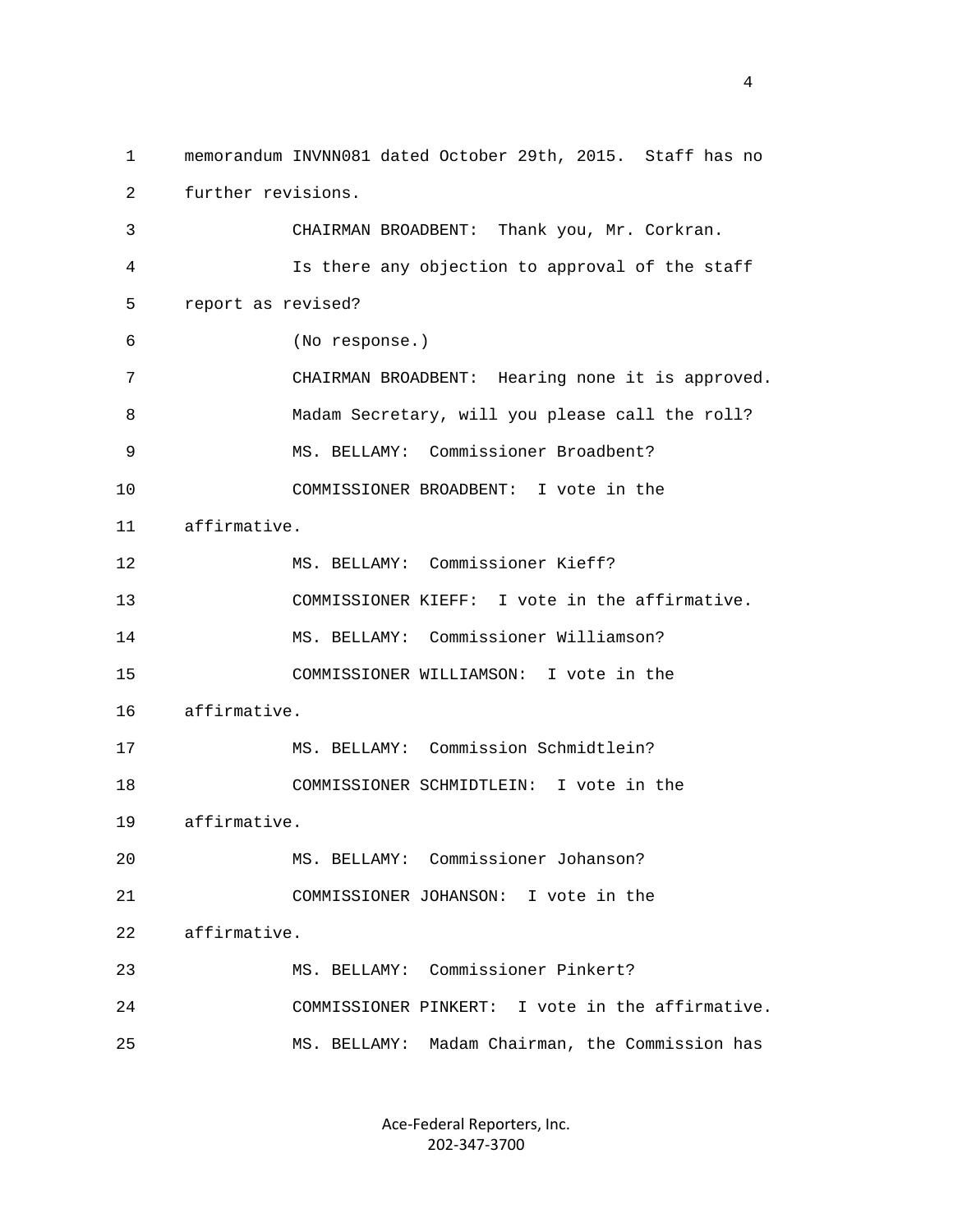1 reached an affirmative determination in these

 2 investigations. 3 CHAIRMAN BROADBENT: Thank you, Madam Secretary. 4 Further information regarding these 5 determinations will be in the press release. Views of the 6 Commission currently are scheduled to be completed and filed 7 on November 18th, 2015. 8 Thank you to all the staff that participated in 9 these investigations. 10 Seeing that there is no other business before the 11 Commission, this meeting is adjourned. 12 (Whereupon, at 11:03 a.m., the meeting was 13 adjourned.) 14 15 16 17 18 19  $2.0$  21 22 23 24 25